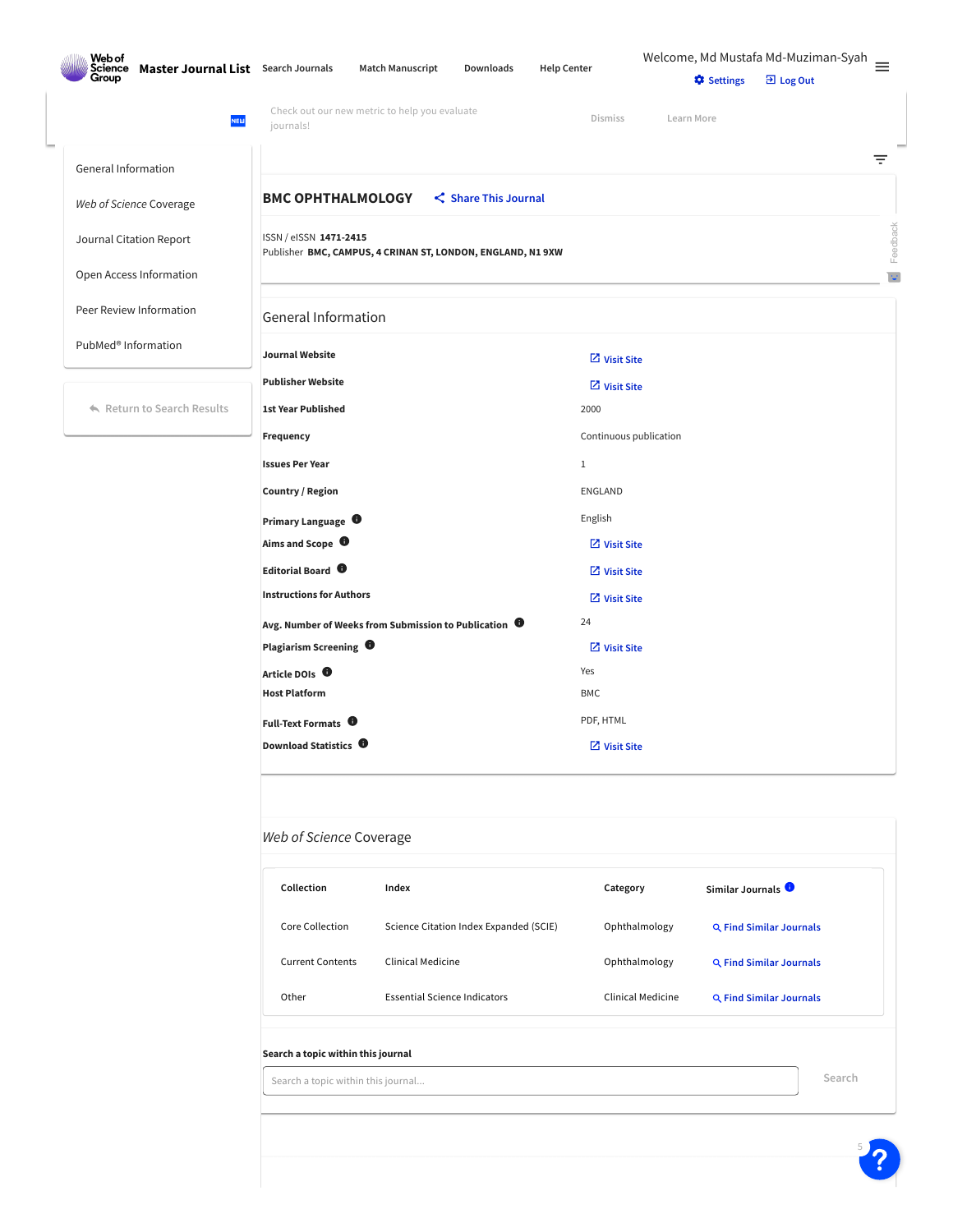| Journal Citation Report™ (JCR) |  |
|--------------------------------|--|
|--------------------------------|--|

**Journal Citation Reports™ 2021**

| Journal Impact Factor™ (JIF)                                                                                                                                                                                                                                                                                       |                                  | <b>JCR SUBSCRIPTION NOT ACTIVE</b>                                                                                                                                                  |  |  |
|--------------------------------------------------------------------------------------------------------------------------------------------------------------------------------------------------------------------------------------------------------------------------------------------------------------------|----------------------------------|-------------------------------------------------------------------------------------------------------------------------------------------------------------------------------------|--|--|
| 2020                                                                                                                                                                                                                                                                                                               |                                  | 2019                                                                                                                                                                                |  |  |
| Not seeing a JIF? A JCR subscription is required to view<br>the JIF for this journal. If this is an error, please use the<br>"Check Subscription Status" button to contact support.                                                                                                                                |                                  | Not seeing a JIF? A JCR subscription is required to view<br>the JIF for this journal. If this is an error, please use the<br>"Check Subscription Status" button to contact support. |  |  |
| Category:<br>Ophthalmology                                                                                                                                                                                                                                                                                         | Category:                        | Ophthalmology                                                                                                                                                                       |  |  |
|                                                                                                                                                                                                                                                                                                                    | <b>Check Subscription Status</b> | Learn About Journal Citation Reports™                                                                                                                                               |  |  |
| Journal Citation Indicator (JCI)<br><b>NEW METRIC</b>                                                                                                                                                                                                                                                              |                                  |                                                                                                                                                                                     |  |  |
| The Journal Citation Indicator is a measure of the average Category Normalized Citation Impact (CNCI) of citable items (articles & reviews)<br>published by a journal over a recent three year period. It is used to help you evaluate journals based on other metrics besides the Journal<br>Impact Factor (JIF). |                                  |                                                                                                                                                                                     |  |  |
| 2020                                                                                                                                                                                                                                                                                                               |                                  | 2019                                                                                                                                                                                |  |  |
| $-2$<br>0.74                                                                                                                                                                                                                                                                                                       |                                  | 0.66                                                                                                                                                                                |  |  |
| Category:<br>Ophthalmology                                                                                                                                                                                                                                                                                         | Category:<br>Ophthalmology       |                                                                                                                                                                                     |  |  |
|                                                                                                                                                                                                                                                                                                                    |                                  | <b>Learn About Journal Citation Indicator</b>                                                                                                                                       |  |  |
| Open Access Information                                                                                                                                                                                                                                                                                            |                                  |                                                                                                                                                                                     |  |  |
| OA Statement <sup>0</sup>                                                                                                                                                                                                                                                                                          | $\boxtimes$ Visit Site           |                                                                                                                                                                                     |  |  |
| APC Fee $\bullet$                                                                                                                                                                                                                                                                                                  | 1,570 GBP                        |                                                                                                                                                                                     |  |  |
| License <sup>O</sup>                                                                                                                                                                                                                                                                                               | $\boxtimes$ Visit Site           |                                                                                                                                                                                     |  |  |
| Author Holds Copyright without Restrictions <sup>0</sup>                                                                                                                                                                                                                                                           | Yes                              |                                                                                                                                                                                     |  |  |
| Waiver Policy <sup>1</sup>                                                                                                                                                                                                                                                                                         | $\boxtimes$ Visit Site           |                                                                                                                                                                                     |  |  |
| Deposit Policy Directory <sup>1</sup>                                                                                                                                                                                                                                                                              | Sherpa/Romeo                     |                                                                                                                                                                                     |  |  |
| Archiving $\bullet$                                                                                                                                                                                                                                                                                                |                                  | LOCKSS, CLOCKSS, Portico, PMC/Europe PMC/PMC Canada                                                                                                                                 |  |  |
| Full-Text Crawling Permitted <sup>0</sup>                                                                                                                                                                                                                                                                          | Yes                              |                                                                                                                                                                                     |  |  |
| Machine-Readable CC Licensing $\bullet$                                                                                                                                                                                                                                                                            | Yes<br>Yes                       |                                                                                                                                                                                     |  |  |
| Unrestricted Reuse in Compliance with BOAI <sup>0</sup>                                                                                                                                                                                                                                                            |                                  |                                                                                                                                                                                     |  |  |
| DOAJ Seal <sup>0</sup>                                                                                                                                                                                                                                                                                             | Yes                              |                                                                                                                                                                                     |  |  |